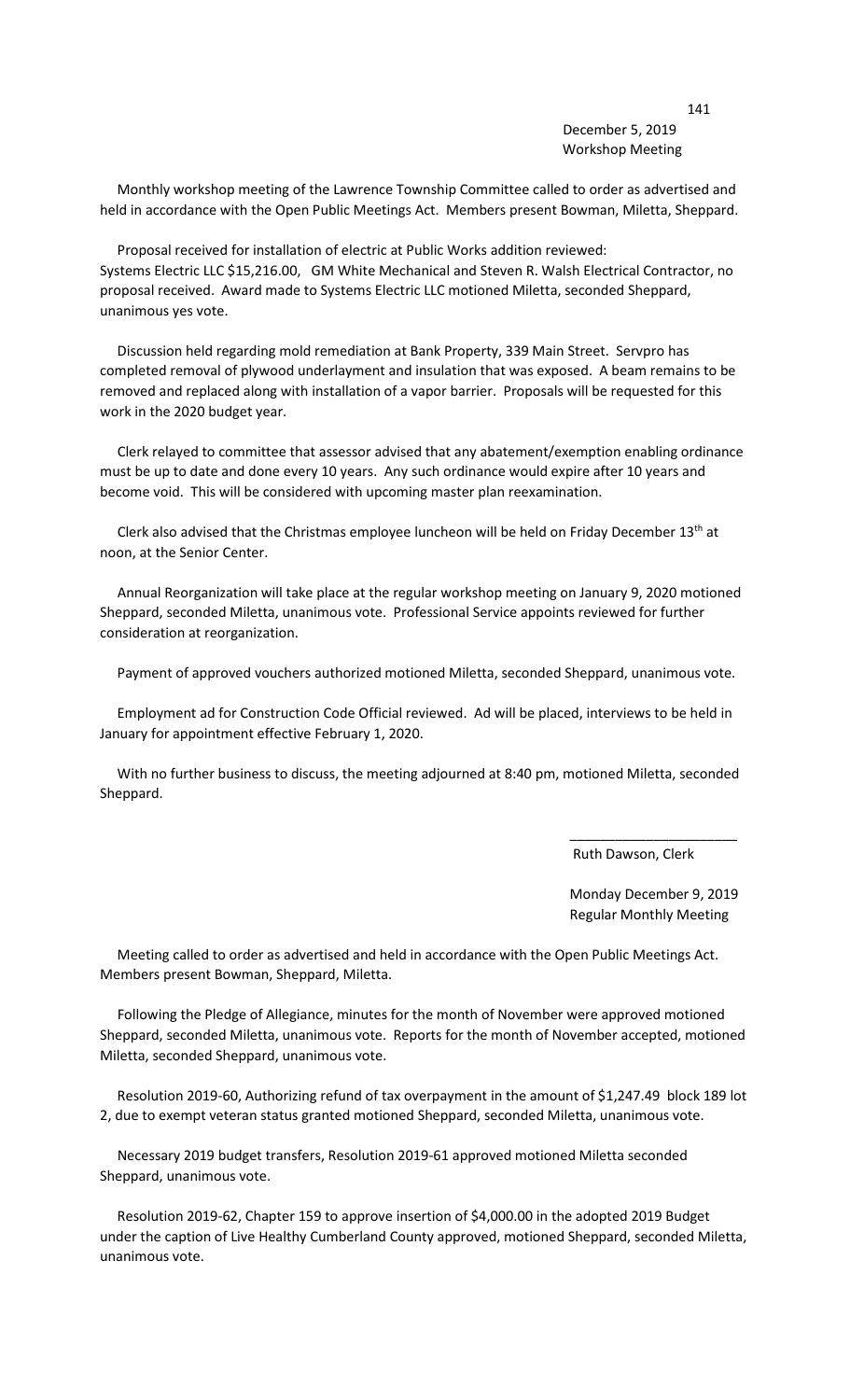## December 9, 2019 142 Continued

 Township will participate in the Cumberland County Cooperative Purchasing award to Garden State Highway Products for various traffic signal and sign materials, motioned Miletta, seconded Sheppard, unanimous vote.

 Mayor Bowman announced that proposals for Animal Control Services would not be opened due to a delay in submittal by County Wide Animal Care & Control. Upon receipt proposals will be reviewed for action to be taken at the Dec.  $30<sup>th</sup>$  end of year meeting.

 Payment of additional approved vouchers granted motioned Sheppard, seconded Miletta, unanimous vote.

 Quotes for purchase of a 250,0000 BTU Natural Gas, Ceiling mount heater for Public Works addition reviewed. Bridgeton Plumbing and Heating \$1,601.00, and Grainger \$1,794.25. Award made to Bridgeton Plumbing, motioned Sheppard, seconded Miletta, unanimous vote. Mr. Sheppard instructed Clerk to get a quote for installation from Sieri Mechanical.

 Mayor Bowman announced that the tree lighting ceremony was very well attended. Additional tables had to be set up for festivities that followed at fire house.

 Floor opened for public comment. Gail Ward, Township resident appeared before the committee and requested clarification on Animal Control Contact award. Mayor Bowman stated that once third proposal is received, the proposals will be reviewed. Ms. Ward questioned if the publics preference would be considered. Mayor Bowman stated that award will be made based on cost, proper credentials, vehicles, etc. References will be collected. Ms. Ward stated that residents are not getting the services they are paying for. She has collected a number of complaints on a face book page that deals with lost and found pets. Residents want 24/7, weekends and holidays coverage for ACO services. Because of her involvement with lost pets, she is familiar with all ACO's in the County. Shore Animal Control serves Fairfield and Upper Deerfield Townships and provides 24/7 service. Mr. Miletta disagreed with her. He has a dog that was found after hours in Fairfield Twp and on that particular day neither the State Police or Shore responded. Solicitor Seeley questioned where Shore Animal Control home base located. Ms. Ward replied Upper Township, but one of their ACO's lives in Lawrence, and they have vehicles all over. Ms. Ward stated that she wants a ACO that is compassionate with animals. She stated that the State investigated Ron's Shelter 10 years ago for keeping an injured pet and not providing veterinary care. Mr. Sutton was present and stated that he was not charged. Ms. Ward also suggested that award to Mr. Sutton would be a conflict due to personal friendship with committee members. Mayor Bowman replied that committee is certainly familiar Ron as he has provided service for 19 years, but there is no personal friendship, no conflict. Mr. Sutton stood and stated that he has served the Township for 19 years and has had no dealings with Ms. Ward and is appalled that she would make such comments about him. She stated that she previously adopted dogs from him when he had the shelter. Mr. Sheppard stated that we are not talking about the past, solicitor Seeley agreed and stated that discussion would be regarding future contract. Ms. Ward stated that she just wants better for our animals.

 Resident Jessica Hitchner stood to speak about her experience with Mr. Sutton. She had a pit bull jumping and snapping at her back door on a Sunday morning a month prior and was surprised to learn that there was no ACO service on a Sunday unless it was an emergency. She called the State police who provided Ron's cell phone number. She called Ron who determined it was non emergent and said he would be there the following morning. The dog was not in her yard the following morning, Ron searched the neighborhood with no luck. He returned the following morning and found the dog in her dog pen. He could not get to his truck to get necessary equipment without the dog getting away, so he called Ms. Hitchner who came home and brought her dog outside to lure the other dog out of the pen. Ms. Hitchner's only complaint was that the contract should be restructured to provide service 24/7. Mr. Miletta questioned if Mr. Sutton responded to calls on weekends. Mr. Sutton replied emergencies only. Mr. Sheppard questioned what constituted an emergency. Mr. Sutton replied, dog bite, dog hit by car and injured or loose aggressive dog. Mr. Sutton stated that he called Ms. Hitchner later that Sunday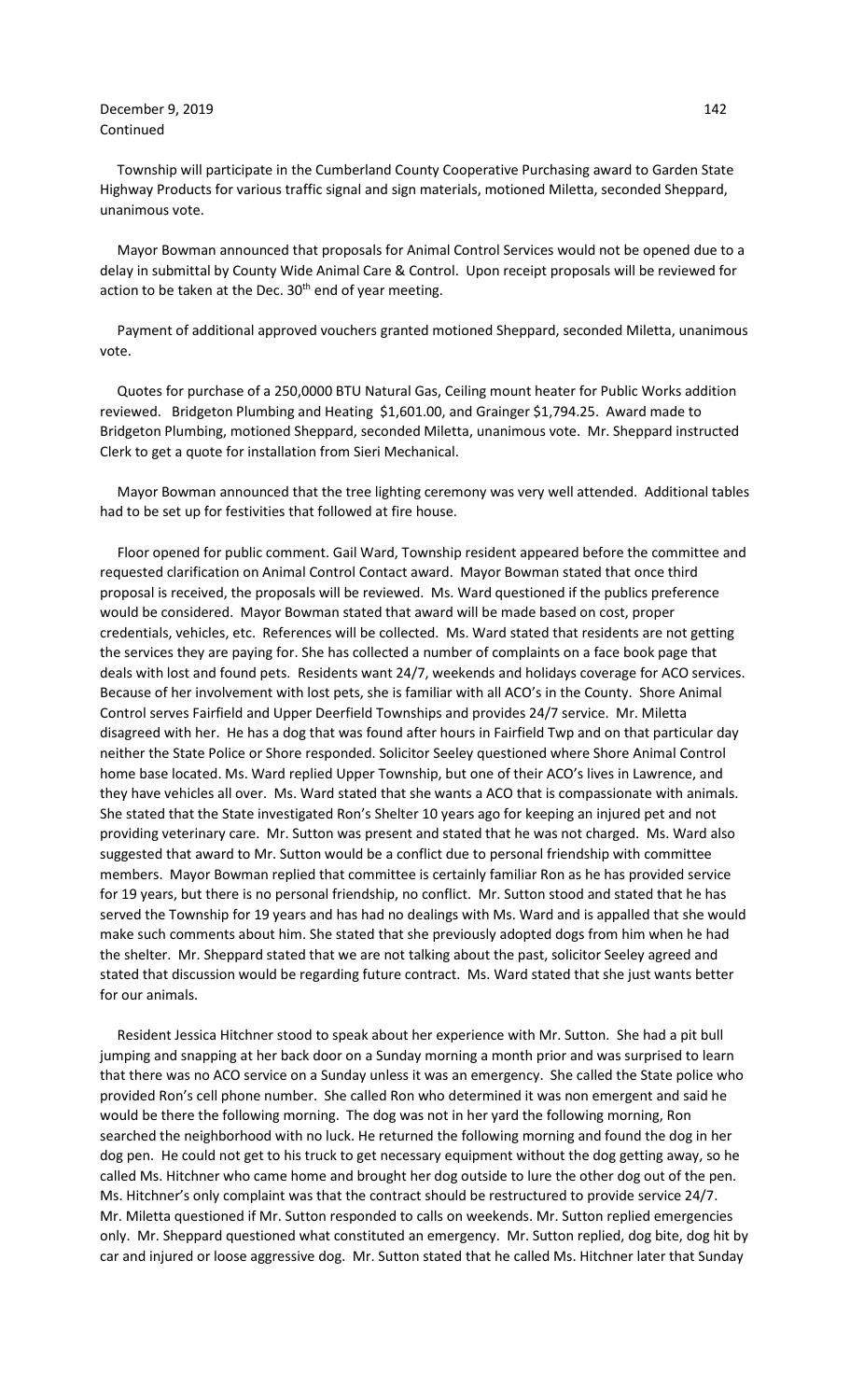December 9, 2019 143 Continued

morning and the dog was gone. Ron stated that Shore Animal Control does not always respond after hours and he knows this because the State Police have called him in and he has had to decline assistance if it's not his contracted town.

 Lifelong resident Robin Bundy addressed the committee to express concerns regarding makeshift kennels she has spotted in certain areas of the township dealing with illegal kennels, breeding and fighting of dogs. Mayor Bowman stated that these cases should be reported to animal cruelty. Shore Animal Control officer Holly Gavrilow was present and advised that first point of contact for a cruelty case is the Animal Control Officer who reports to the State Police then to the Humane Law Enforcement Officer /Prosecutors Office. Ms. Bundy complained that the Township website gives the Township's number for Animal Control Services, and the number to State Police for after hour emergencies, and the website needs to be updated, to include Animal Shelter information. She stated that the State Police do not want to be bothered with animal complaints, ACO should be available 24/7. Ms. Bundy also suggested that the township consider a Trap/Neuter/ Spay Ordinance as cats are getting to be a big problem, need to think about the future. Ms. Bundy expressed her disappointment that she took the time to come out for the meeting and award of ACO contract was tabled. Mr. Sheppard stated that she did have the opportunity to voice her concerns and award would be made at December 30<sup>th</sup> year end meeting to be held at 5 pm. Mayor Bowman stated that all complaints and concerns would be taken under advisement.

 With no additional public comments received, meeting adjourned at 8:20 PM, motioned Miletta, seconded Sheppard.

 $\overline{\phantom{a}}$  , and the contract of the contract of the contract of the contract of the contract of the contract of the contract of the contract of the contract of the contract of the contract of the contract of the contrac

Ruth Dawson, Clerk

 December 30, 2019 Special/Year End meeting

 A special meeting of the Lawrence Township Committee was called to order at 5:00 PM as advertised, and held in accordance with the Open Public Meetings Act. Purpose of the meeting was to close out business for the year 2019. Members present: Bowman, Sheppard, Miletta.

Following the Pledge of Allegiance, Minutes of the December  $5<sup>th</sup>$  and  $9<sup>th</sup>$  meetings were approved, motioned Miletta, seconded Sheppard, unanimous vote.

Proposal for Animal Control Services reviewed:

Shore Animal Control Services LLC, \$1,000.00 per month plus \$50.00 call out charge for after hours Ron's Animal Control \$1,250.00 per month (no call out charge after hours) Countywide Animal Care and Control, \$1,750.00 per month plus \$100.00 call out charge after hours

Sarah Atlas, a resident of Fairfield Township for the past 3 years approached the committee to provide her recommendation and support for Shore Animal Control based on her personal experience with them. Prior to Shore contracting with Fairfield Township she experienced many issues with animal control, dogs running loose in her neighborhood, and severe cruelty, dogs being chained out with no protection from the weather, sometimes no food and water. Ms. Atlas claimed that it took a year and a half to get the cruelty cases resolved working with the State Police. She stated that the prior ACO provided no assistance. Mr. Sutton was present and stated that he was not contracted with Fairfield at that time. Ms. Atlas stated that since ACO services have been provided by Shore there are no issues with dogs running loose in her neighborhood, nor does she see dogs being chained with no protection. She stated that Shore Officers are available 24/7, take no vacations and respond within minutes of